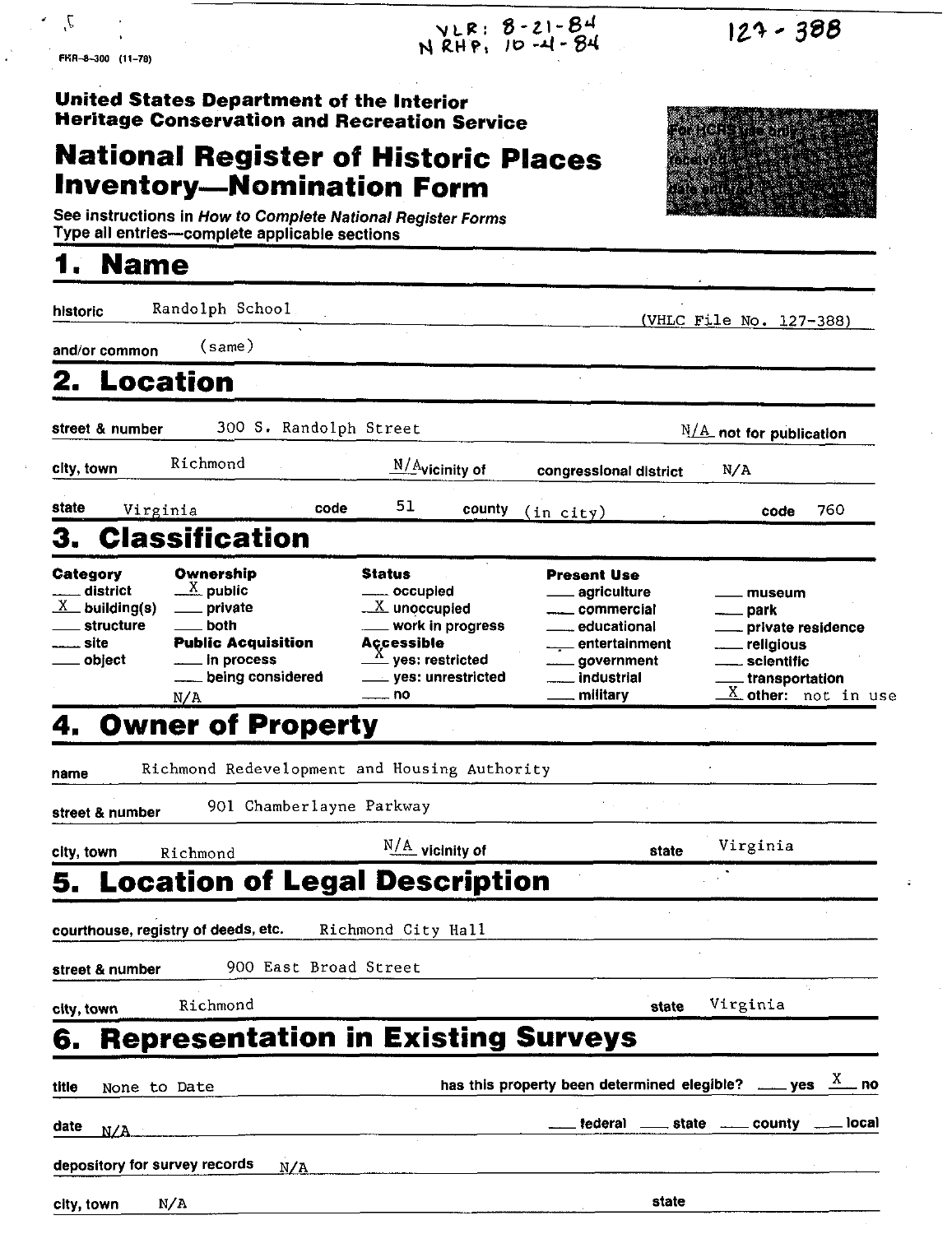## **7. Description**

#### **Condition**

\_excellent .lLgood \_fair

deteriorated \_\_ unaltered \_ ruins *lL\_* altered \_unexposed

**Check one** 

*lL\_* original site date  $\frac{N}{A}$ 

**Describe the present and original (if known) physical appearance** 

**Check one** 

#### SUMMARY DESCRIPTION'

Randolph School is a highly visible architectural landmark in the Randolph (historically known as Sydney) area of Richmond, The old school building is a 2\*story unpainted brick structure with a raised<br>roof, Italianate in style, its character is derived from the 44story Italianate in style, its character is derived from the 44story mansarded tower at the original entrance, the use of hooded windows, and its generally attenuated proportions. The present building was completed in 4 different phases, The oldest section, fronting on Randolph Street, was built in 1896 and added to in 1900, with minimal change in style, details or roofline. In 1934 another classroom addition was made, slightly smaller in size and simpler in detail. The third and final addition, completed in 1952, contains a cafeteria<br>and a combined gymnasium/auditorium as well as services. This last and a combined gymnasium/auditorium as well as services. addition is now used as a neighborhood community center, and as it is still owned by the City (different ownership from other parts of building) it is not part of the nomination,

#### 7, DETAILED DESCRIPTION

The original Randolph School building fronts on 300 s. Randolph Street. This  $1896*1900$  section has a 5 bay front and 10 bay side elevations, and features a 4 story mansarded tower centered in the Randolph Street or east elevation. Originally the main entrance (east ele<sup>4</sup> vation) this tower is flanked on either side by 2 window bays, Both the north and south elevations of this original portion are identical. In a symmetrical arrangement both side elevations have alternating groups of single and double window bays in a 2\*6\*2 relationship. The most westerly 8 bays of both 10<sup>µ</sup>bay elevations project outward from the front or easterly part of the building, The rear or west elevation repeats the bay pattern of the front or east elevation, except for the tower. This elevation has been modified by the addition of a three story structure at the center of this elevation which connects the original section to the 1934 addition.

The exterior of the  $1896*1900$  portion of the building is character# ized by the verticality and attentuated proportions of the bays, accentuated by the entry tower, Also, the differentiation of the fenestration is one of the principal character defining features of the buliding. The basement level casement windows are wood,<br>Aslight, rectangular openings with granite sills and lintels. The 44light, rectangular openings with granite sills and lintels. 2nd and 3rd floor windows are 4/4 double#hung arched wood windows capped by terra cotta hoods and granite sills. The 2nd floor windows have flat arches except where altered on the north elevation,<br>and the 3rd floor windows have semi#circular arches. The rough and the 3rd floor windows have semi#circular arches. cut granite is continued as a watertable, An ornamental terra cotta string course wraps the building between the 2nd and 3rd levels. The bases and doric capitals of the pilasters are also terracotta, A simple wooden cornice surmounts a corbelled brick frieze.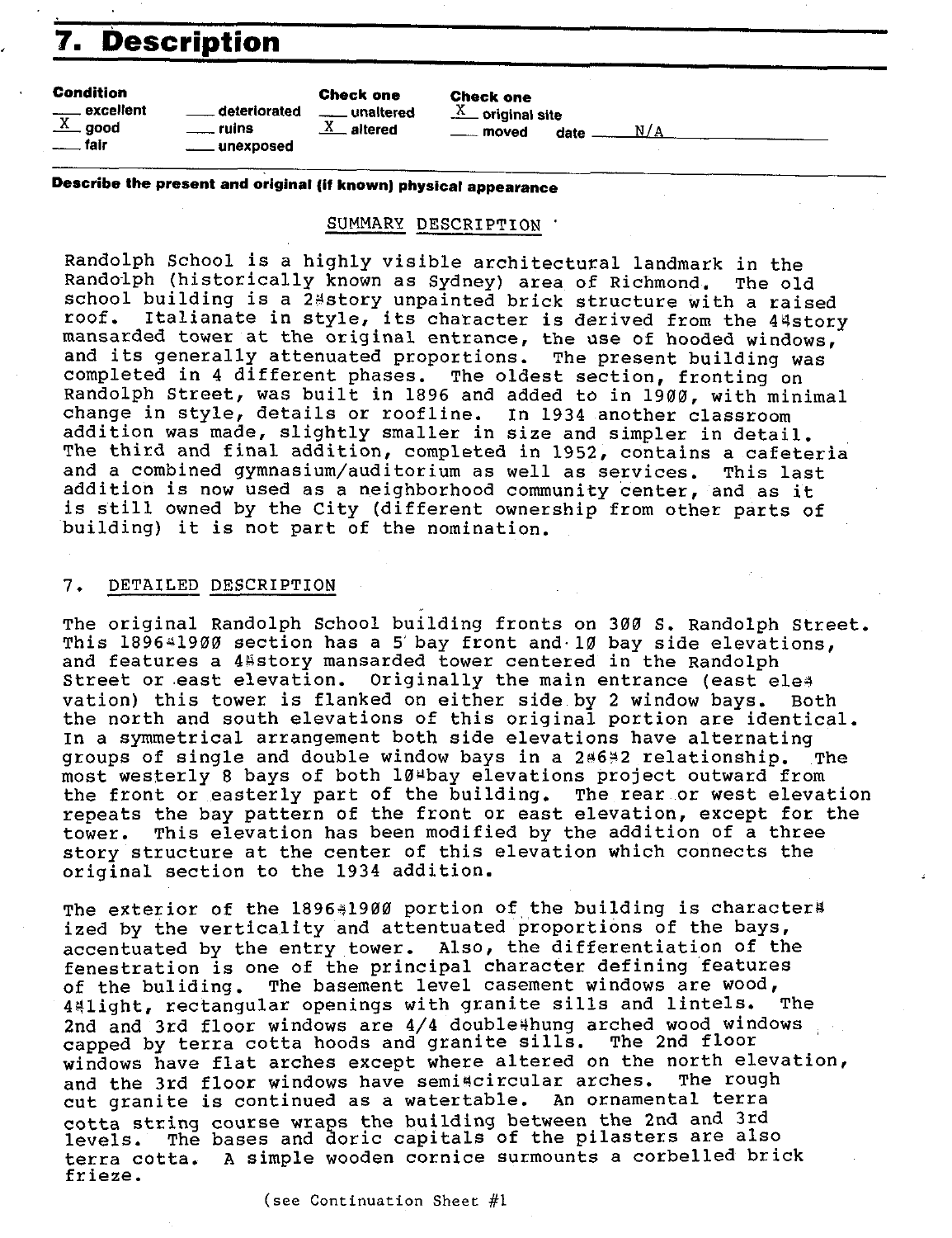**NPS Form 10-900-a**<br>CL82)

# ·- **United States Department of the Interior National Park Service**

### **National Register of Historic Places Inventory-Nomination Form**

RANDOLPH SCHOOL, RICHMOND, VA.  $(City)$ <br>**Continuation sheet** #1 **Continuation sheet** #1 **Item number** 7

**Both Les uso only** rozolvec ាក់សាលាស៊ីស៊ី

**Page** 1

#### 7. DETAILED DESCRIPTION

The floor plan of the 1896-1900 section of the building is that<br>of a single, double-loaded central corridor on each floor. The of a single, double-loaded central corridor on each floor. original floor plan has been altered somewhat over the years with the change in programmatic requirements, although the essential layout has remained constant. For example, the corridor was widened to incorporate two stairways, since enclosed by firewalls and doors. Presently the spaces of either side of the corridor are divided into classrooms, toilets, mechanical, administrative and other spaces. The wooden trim is plain, serving as window and door surrounds. The walls all have tongue and groove wainscot with a chair rail. The panelled doors have single light transoms and panelled surrounds. of the spaces retain their original pressed tin ceilings. Original finishes remain, although they are sometimes interrupted by later alterations. The windows appear to be in operable condition; none have been removed or altered except at the additions discussed above.

The 1934 addition to the building was designed with much simpler, though compatible ornament to the original. .A small, almost square addition of the same height as the original, this section. is detached from the earlier structure except for a connection at the corridors (discussed later). This connecting elevation (east ele-<br>vation) has no exterior fenestration. The "west elevation" is a vation) has no exterior fenestration. common wall connecting this section to the 1952 addition, which is not part of this nomination. Both the north and south elevations are identical except for slight variations at the basement level, with 6 bays of double windows.

This addition's simple ornament is limited to a smooth granite watertable, a cornice, simple doric capitals to the pilasters, and geometric caps to the brick piers separating the windows. This section of the building has a rusticated, raised basement and brick quoins. The windows are wooden 12/12, double-hung. The head of the windows is a soldier course. The sills are all granite. The roof is built-up with a plain parapet.

As a part of the 1934 addition a hyphen was introduced to connect the 2 sections, and to provide a secondary entrance on the north (Grayland Avenue) elevation. The hyphen is devoid of architectural ornament except for a fan light over the door (scheduled to be converted into a window opening).

On the interior the 1932 addition continues the use of the double  $\gg$  loaded corridor with classrooms on either side. The trim in this section is minimal. A sandy colored glazed brick wainscot runs the length of the corridor which receives natural light from clere-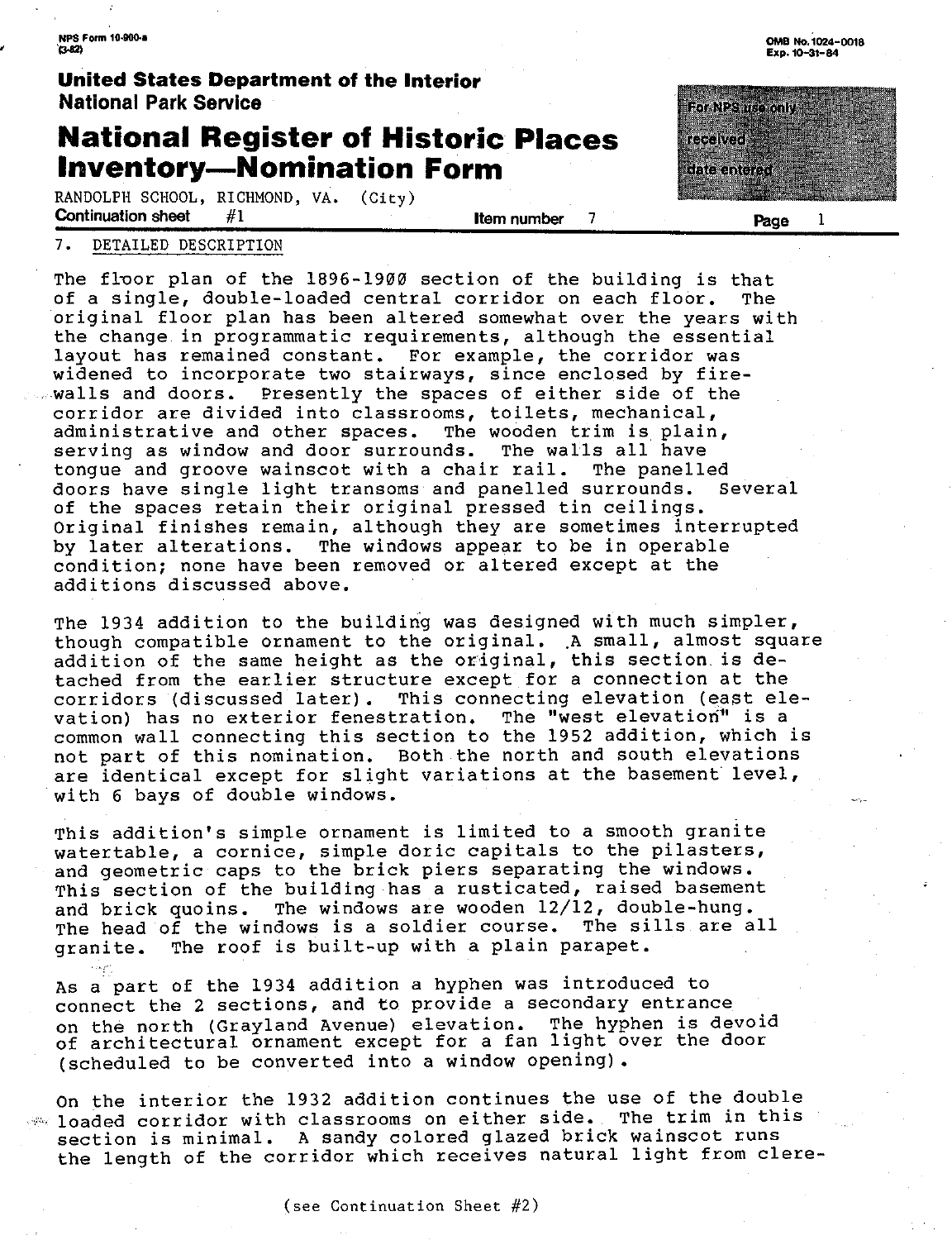**NPS Form' 10.900,a**   $n$ .82)

**United States Department of the Interior National Park Service** 

### **National Register of Historic Places Inventory-Nomination Form**

RANDOLPH SCHOOL, RICHMOND, VA. (City)<br>Continuation sheet  $#2$ **Continuation sheet** #2 **Item number** 7

**0MB No. 1024-0018 Exp. 10-31-84** 

**Bor NPS in confu** recolusti dele enteres

**Page** 2

story windows opening into the classrooms. A stair at the end (west end) of the corridor formerly connected this section of the building to the 1952 addition but a concrete masonry unit wall has  $\frac{d}{dx}$ been constructed between the two sections within the last year. Original finishes remain, although they are sometimes interrupted by later alterations and the windows appear to be in operable condition.

The majority of the site has been surfaced with asphalt. At the west end of the site a playground and community swimming pool have been installeld. The City of Richmond is planning the construction of a linear park along the north (Grayland Avenue) elevation of the old Randolph School, a feature which should enhance the building. The 200 block of South Randolph has been rejuvenated by the recent rehabilitation of the small<br>group of houses (built ca. 1900) facing Randolph Street. The group of houses (built ca. 1900) facing Randolph Street. neighborhood itself was recently the subject of an award winning study which outlined an approach to rebubilding the area; an approach now being implemented by the Richmond Redevelopment and Housing Authority.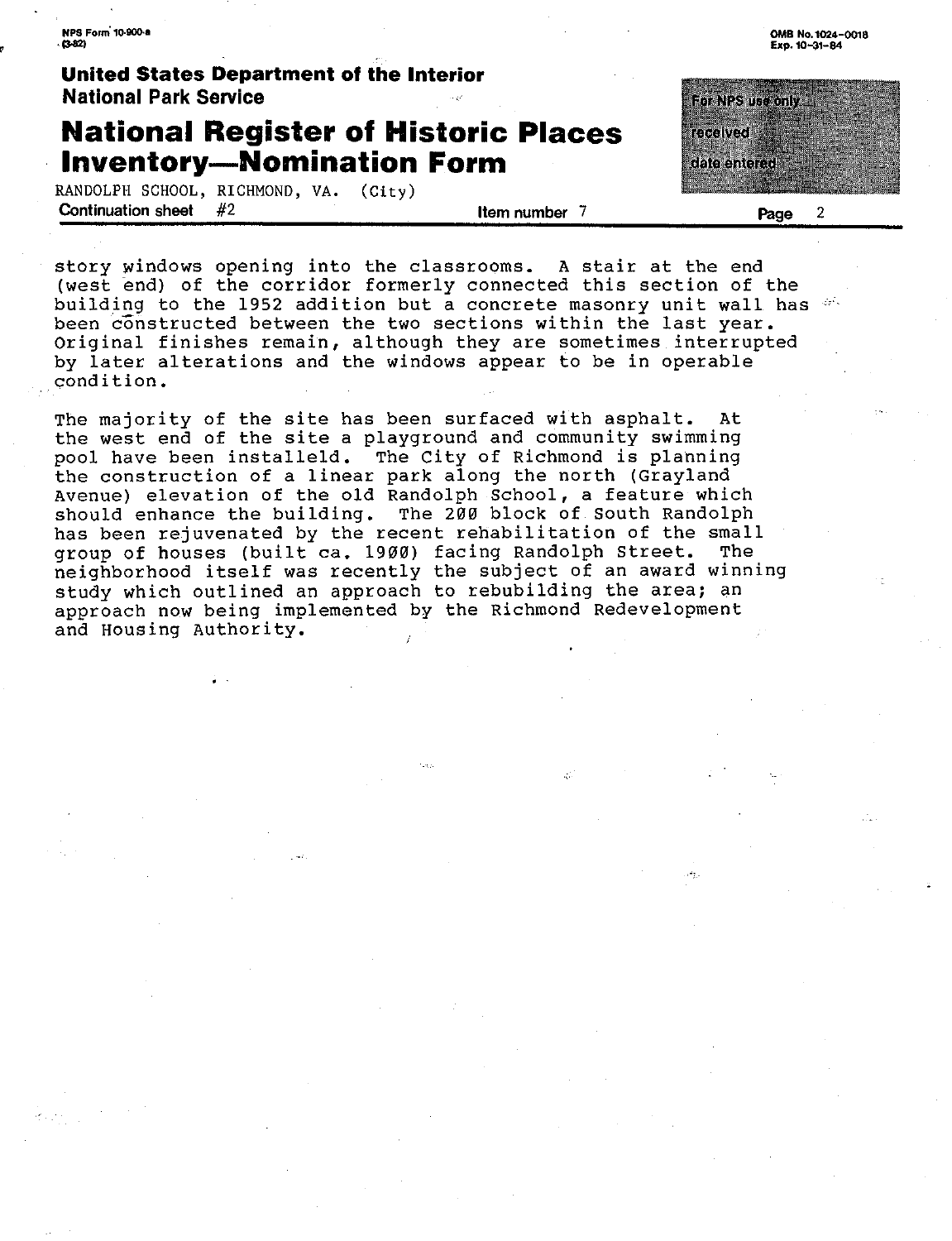### **a. Significance**

| $X$ 1900-<br><b>Electric Limitary</b><br><u>__</u> __transportation<br><b>Example 1</b> invention |
|---------------------------------------------------------------------------------------------------|
|---------------------------------------------------------------------------------------------------|

**Specific- dates**  1896, 1900, 1934 **Builder/Architect** unknown

**Statement of Significance (in one paragraph)** 

#### STATEMENT OF SIGNIFICANCE

Randolph School has a twofold significance. Within Richmond's educational history, it embodied the increasing social con. science of the City during the late 19th century towards public education. Located in the area formerly called Sydney and now Randolph, the school represents the expansion of the City's system in response to growing educational demands and demogra# phic changes. one of four remaining schools in Richmond built before 1900, it is architecturally the best surviving example of a school constructed in the Italianate style. With its four story entrance tower, ornamental terra cotta string course, window hoods and fine brickwork, the building is an excellent example of a turn¤of#the#century urban school.

8. STATEMENT OF SIGNIFICANCE M HISTORICAL BACKGROUND

Richmond's first public school, the Lancaster School, was built in 1816 at u and 15th Streets. The school was underfunded (supported only by contributions), undermaintained and was located on an unpaved, mud street. At the time, public education was not a popular concept. Several factors continued to impede the devel<sup>1</sup> opment of the public (or "free") school system in the state of Virginia even after it was later mandated by State law. There was an abhorence of taxation, which limited city and state funding of the schools. Free schools were associated with charity schools and orphanages.

It was not until after the Civil war, in July 1869 that the state adopted a constitutional amendment mandating the first statewide system of public schools. Due to enormous pressure from the Freedmen's Bureau schools were established for blacks. Although integration was proposed for the free schools white Richmonders balked at the concept and a segregated system was established. By 1871 Richmond had 13 public schools and 3,000 pupils. Although the system was plagued by debt and lack of support from most wealthy whites, Richmond's public schools

(see Continuation Sheet #3)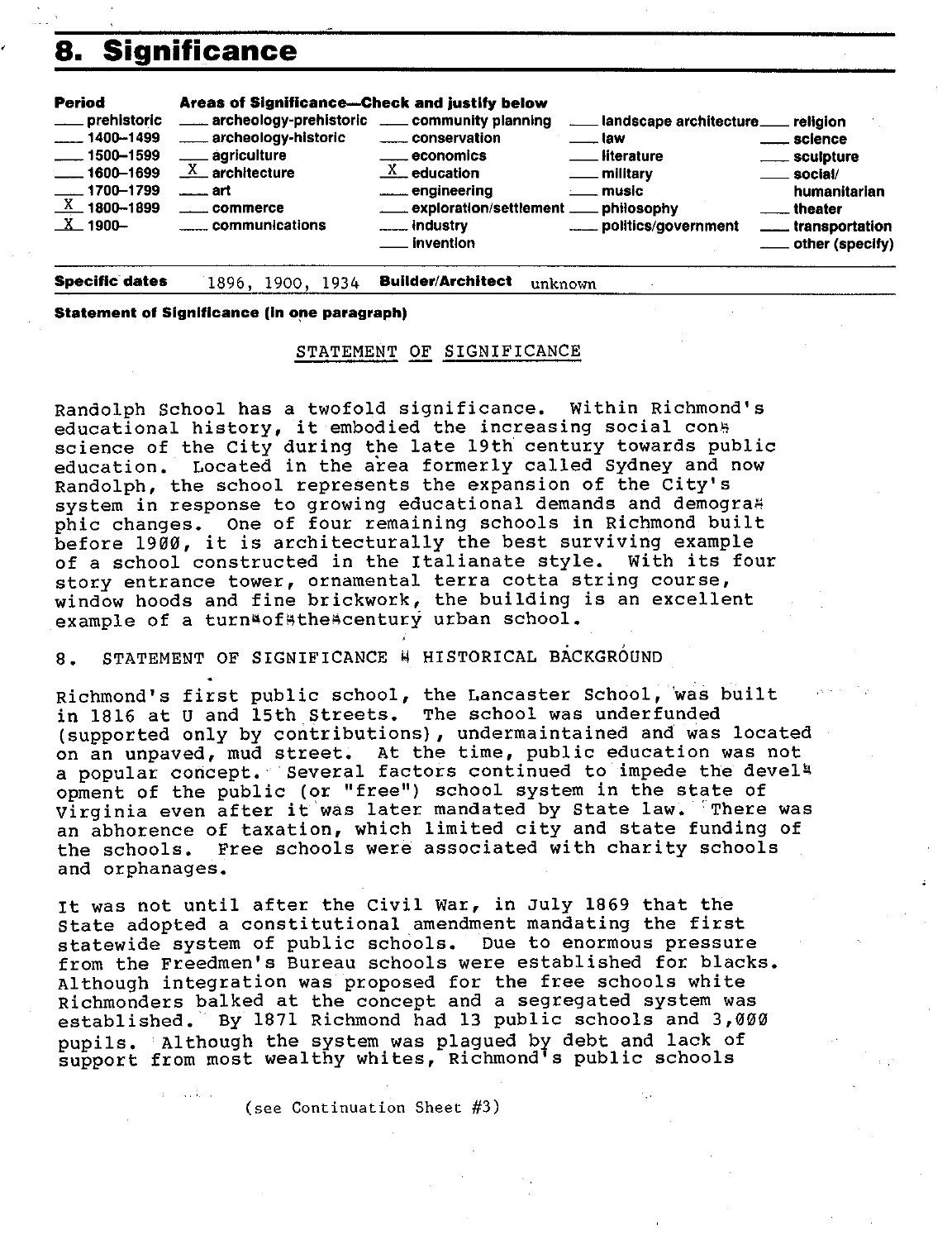, **NPS Form 10-9()0.a**   $(3.82)$ 

### **United States Department of the Interior National Park Service**

### **National Register of Historic Places Inventory-Nomination Form**

RANDOLPH SCHOOL, RICHMOND, VA. (City)<br>**Continuation sheet** #3 **Continuation sheet** #3 **Item number** 8

8. STATEMENT OF SIGNIFICANCE - HISTORICAL BACKGROUND grew in popularity, particularly in the 1880's when enrollments increased 78%. Hundreds of white children and a thousand black children were denied admission due to the lack of facilities. The devotion of determined educators kept the schools openwhen teachers agreed to work without pay in the winter of 1897.

The Randolph School, named like the street it was sited on for  $\sim$  a prominent Richmond family, was commissioned in 1894. William Fox, the superintendent of City Schools wrote in his 1895 annual report "Many of our schoolrooms are too much crowded, and the number of unaccommodated pupils does not diminish. It is hoped that the building in process of erection on Randolph and Chaffin Streets will afford some relief, yet it cannot afford all that is needed in that section of the city." When Randolph opened to its first students on September 15, 1896 it was filled to capacity with 416 white pupils, 8 teachers, and a principal. Tuition when parents could pay was \$8.17 a year. The principal was paid \$150.00 a year and teachers The principal was paid \$150.00 a year and teachers \$50.00 a year.

Randolph School is one of a handful of publip school buildings constructed in Richmond prior to 1900 and still standing.today. With its four story mansarded tower, extensive brick corbelling, and ornate terra cotta decorating it is an excellent example of the late Italianate/Second Empire style in a school building. The structure is in relatively good condition and is one of only two buildings built in Richmond of this style still surviving, the other being Fairmount School. ·

The neighborhood Randolph School was built to serve was Sydney, an early western suburb of the city. Bordered on 2 sides by city landmarks  $\sim$  on the south side by Hollywood Cemetery, and on the west side by Byrd Park, the neighborhood provided housing for the ironworkers of the Tredegar Ironworks and stonecutters. While ironworkers of the Tredegar Ironworks and stonecutters. designed originally as a white elementary school with 8 rooms, Randolph was expanded within the first few years of its construction. An influx of black families to the area resulted in the school's designation as a "colored school" in 1930. An addition in 1934 allowed the school's expansion to include junior high classrooms and facilities. In 1952 a gymnasium and cafeteria were added to the building. In 1970-1974 Randolph was designated as a Special Education facility, The school was closed in June 1974 and has been partially used as a community center since that time.

Recently the building was used to hold community meetings for the  $-$  discussion of Randolph's revitalization. The Randolph neighborhood has benefitted greatly from recent urban renewal and conser-<br>vation activities. Neighborhood pride has been revived. The vation activities. Neighborhood pride has been revived.



**Page** 1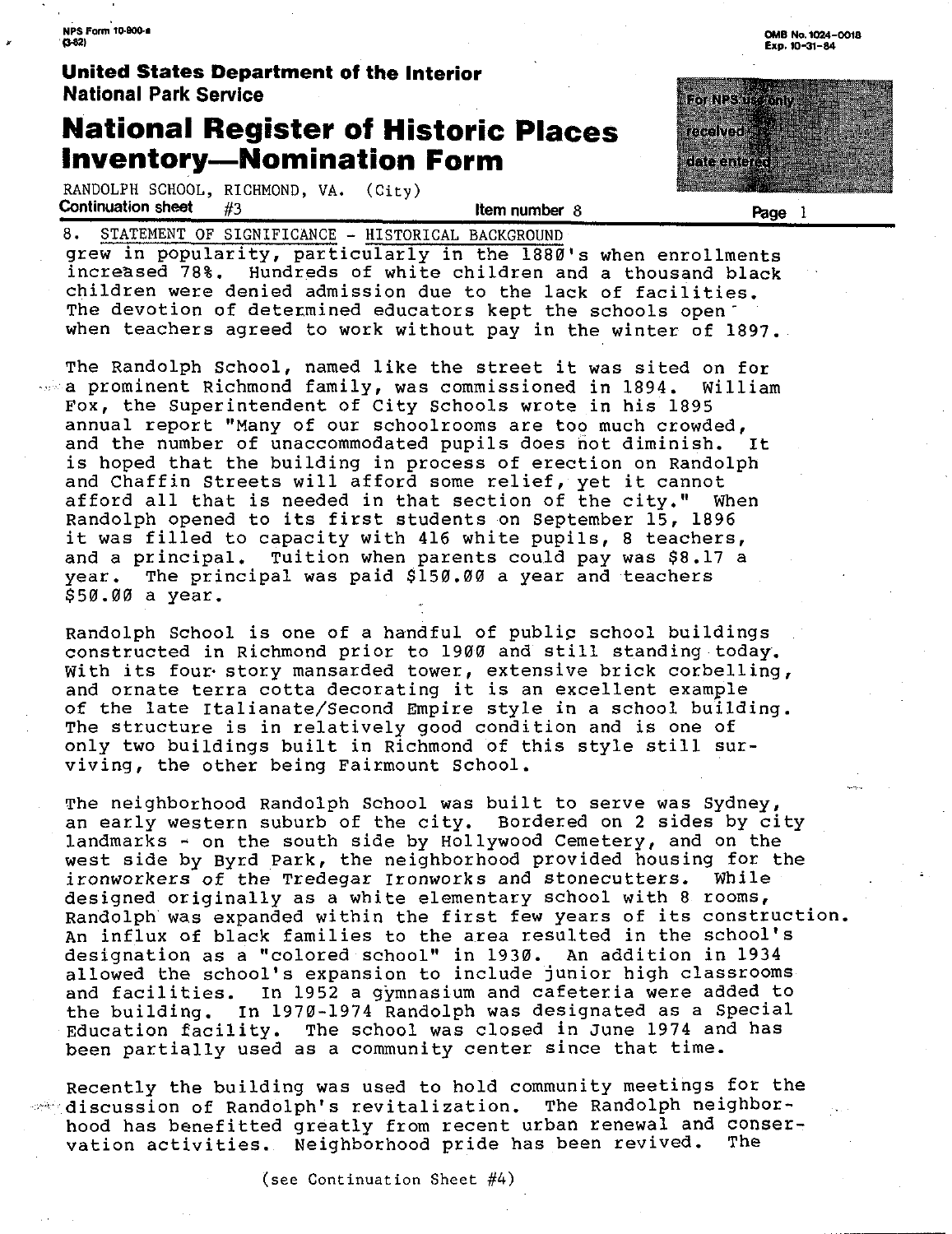**NPS fom, 10·900-•**   $(3.82)$ 

 $\pmb{\cdot}$ 

ر با بار ايم.<br>م

#### **United States Department of. the Interior National Park Service**

### **National Register of Historic Places Inventory-Nomination Form**

RANDOLPH SCHOOL, RICHMOND, VA. (City)<br>**Continuation sheet**  $#4$ **Continuation sheet** #4 **Item number** 8, 9, 10 **Page** 2, 1, 1

#### 8. STATEMENT OF SIGNIFICANCE - HISTORICAL BACKGROUND

successful collaboration of the City and the neighborhood is in many respects a model for what can be achieved when public and private sectors have a mutual goal. As a result of this successful collaboration the City has spent in excess of \$7.5 million in capital improvements to the neighborhood.

The Randolph School Building, if preserved, will serve as an anchoring landmark in an area going through a period of change and revitalization.

#### 9. MAJOR BIBLIOGRAPHICAL REFERENCES

Archives, Virginia Historic Landmarks Commission Richmond After the War, 1865-1890. Richmond, Virginia State Library, 1981.

Meagher, Margaret. Education in Richmond. Richmond: 1939.

10. GEOGRAPHICAL DATA -- Verbal Boundary Description & Boundary Description

distance of 120.3 feet to a railroad spike located at the intersection of the western line of Randolph St. with the northern line of a· 16-foot public alley; thence along the northern line of such 16-foot public alley in a westerly direction N  $65^{\circ}56'07''$  W a distance of 251.75 feet to a lead plug; thence in a northerly direction N 22^53'.00" E through a party wall a distance of 120.03 feet to a lead plug located at the point of intersection of such line with the southern line of Grayland Ave.; thence in a easterly direction along the southern line of Grayland Ave. S 65<sup>\*</sup>56'07" E a distance of 251.62 feet to the point of beginning, all as shown on a certain plat of survey<br>prepared by Austin Brockenbrough and Associates. Consulting Engineers, dated prepared by Austin Brockenbrough and Associates, Consulting Engineers, April 21, 1983 and entitled "Disposal Plat, Parcel I, Block W-519, Randolph Urban Renewal Program, Project No. VA.R-58, Richmond Redevelopment and Housing Authority, Richmond, Virginia," a copy of which is attached hereto and made a part hereof.

Boundary Justification: The bounds have been drawn to include the nominated **structures and to exclude a noncontributing gymnasium.** 

**0MB No, 1024-0018 Exp. 10-31-84** 

ោសនោះកាល

วาวกับการ

date entered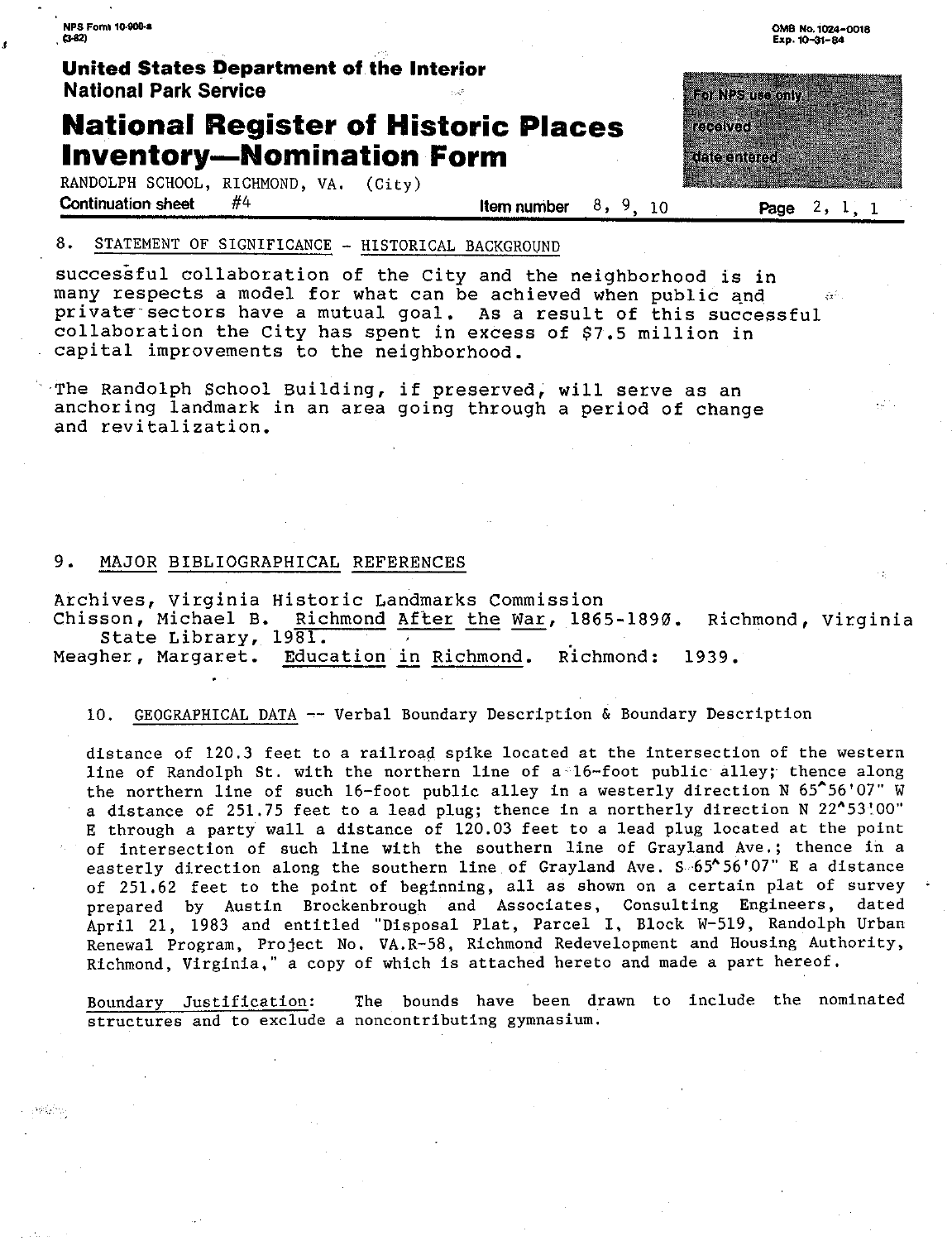# , **9. Major Bibliographical References**

Annual Reports of the Superintendent of the Public Schools, Richmond, Virginia Archives, Virginia State Library, Richmond, Virginia

(see Continuation Sheet #4)

|                              | 10. Geographical Data                                                                                                                                                                                                                                                                                                                                                                                       |                                             |      |                             |        |           |          |                    |                 |  |
|------------------------------|-------------------------------------------------------------------------------------------------------------------------------------------------------------------------------------------------------------------------------------------------------------------------------------------------------------------------------------------------------------------------------------------------------------|---------------------------------------------|------|-----------------------------|--------|-----------|----------|--------------------|-----------------|--|
|                              | Acreage of nominated property ____68 acres                                                                                                                                                                                                                                                                                                                                                                  |                                             |      |                             |        |           |          |                    |                 |  |
|                              | Quadrangle name Richmond, VA                                                                                                                                                                                                                                                                                                                                                                                |                                             |      |                             |        |           |          | Quadrangle scale_  | 1:24000         |  |
| <b>UMT References</b>        |                                                                                                                                                                                                                                                                                                                                                                                                             |                                             |      |                             |        |           |          |                    |                 |  |
| 1181<br>Zone                 | لقبينهاءتهادا<br><b>Easting</b>                                                                                                                                                                                                                                                                                                                                                                             | 141157830<br>Northing                       |      | 8                           | Zone   | Easting   |          | Northina           |                 |  |
| с                            |                                                                                                                                                                                                                                                                                                                                                                                                             |                                             |      | D                           |        |           |          |                    |                 |  |
|                              |                                                                                                                                                                                                                                                                                                                                                                                                             |                                             |      | F                           |        |           |          |                    |                 |  |
|                              |                                                                                                                                                                                                                                                                                                                                                                                                             |                                             |      | н                           |        |           |          |                    |                 |  |
|                              | Verbal boundary description and justification Beginning at a stone located at the intersection of<br>the southern line of Grayland Ave. with the western line of Randolph St.; thence<br>along the western line of Randolph St. in a southerly direction S 23^49' 20" W a                                                                                                                                   |                                             |      | (See Continuation Sheet #4) |        |           |          |                    |                 |  |
|                              | List all states and counties for properties overlapping state or county boundaries                                                                                                                                                                                                                                                                                                                          |                                             |      |                             |        |           |          |                    |                 |  |
| state                        | N/A                                                                                                                                                                                                                                                                                                                                                                                                         |                                             | code | county                      |        | N/A       |          | code               |                 |  |
| state                        | N/A                                                                                                                                                                                                                                                                                                                                                                                                         |                                             | code | county                      |        | N/A       |          | code               |                 |  |
|                              | <b>Form Prepared By</b>                                                                                                                                                                                                                                                                                                                                                                                     |                                             |      |                             |        |           |          |                    |                 |  |
| name/title<br>organization   |                                                                                                                                                                                                                                                                                                                                                                                                             | L.S. Shifflett, AIA<br>SWA Architects, Inc. |      |                             |        | date      | 7/1/84   |                    |                 |  |
| street & number              |                                                                                                                                                                                                                                                                                                                                                                                                             | 1705 East Main Street                       |      |                             |        | telephone |          | $(804) 782 - 9444$ |                 |  |
| city or town                 |                                                                                                                                                                                                                                                                                                                                                                                                             | Richmond                                    |      |                             |        | state     | Virginia |                    |                 |  |
|                              | 2. State Historic Preservation Officer Certification                                                                                                                                                                                                                                                                                                                                                        |                                             |      |                             |        |           |          |                    |                 |  |
|                              | The evaluated significance of this property within the state is:                                                                                                                                                                                                                                                                                                                                            |                                             |      |                             |        |           |          |                    |                 |  |
|                              | national                                                                                                                                                                                                                                                                                                                                                                                                    | $\frac{X}{X}$ state                         |      | local                       |        |           |          |                    |                 |  |
|                              | As the designated State Historic Preservation Officer for the National Historic Preservation Act of 1966 (Public Law 89-<br>665), I hereby nominate this property for inclusion in the National Register and certify that it has been evaluated<br>according to the criteria and procedures set forth by the Heritage Conservation and Recreation Service.<br>State Historic Preservation Officer signature |                                             |      |                             | Merlli |           |          |                    |                 |  |
|                              | H. Bryan Mitchell, Executive Director                                                                                                                                                                                                                                                                                                                                                                       |                                             |      |                             |        |           |          |                    |                 |  |
| title                        | Virginia Historic Landmarks Commission                                                                                                                                                                                                                                                                                                                                                                      |                                             |      |                             |        |           | date     |                    | August 21, 1984 |  |
|                              | For HCRS use only 1999<br>I hereby certify that this property is included in the National Register.                                                                                                                                                                                                                                                                                                         |                                             |      |                             |        |           | date     |                    |                 |  |
|                              | <b>Keeper of the National Register</b>                                                                                                                                                                                                                                                                                                                                                                      |                                             |      |                             |        |           |          |                    |                 |  |
| Attest:                      |                                                                                                                                                                                                                                                                                                                                                                                                             |                                             |      |                             |        |           | date i   |                    |                 |  |
| <b>Chief of Registration</b> |                                                                                                                                                                                                                                                                                                                                                                                                             |                                             |      |                             |        |           |          |                    |                 |  |